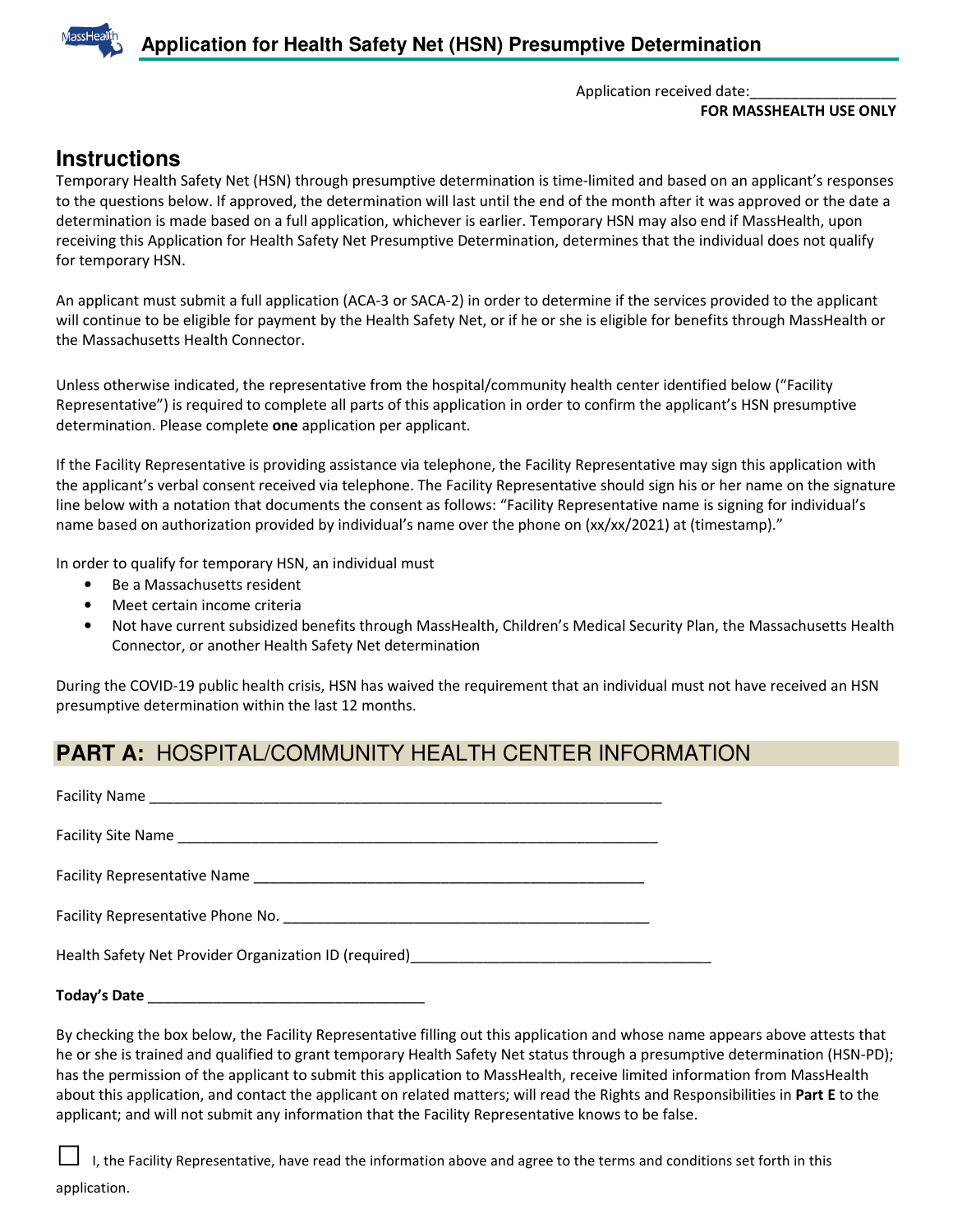# **PART B:** APPLICANT INFORMATION

| 1. Basic Information                                                                                                     |  |  |  |                                                                                                                                    |  |
|--------------------------------------------------------------------------------------------------------------------------|--|--|--|------------------------------------------------------------------------------------------------------------------------------------|--|
|                                                                                                                          |  |  |  |                                                                                                                                    |  |
| Date of Birth ________________Gender __________ Social Security No. (if available) ________________                      |  |  |  |                                                                                                                                    |  |
|                                                                                                                          |  |  |  |                                                                                                                                    |  |
| 2. Residential Address                                                                                                   |  |  |  |                                                                                                                                    |  |
|                                                                                                                          |  |  |  |                                                                                                                                    |  |
|                                                                                                                          |  |  |  |                                                                                                                                    |  |
|                                                                                                                          |  |  |  |                                                                                                                                    |  |
| not, skip to question 4.                                                                                                 |  |  |  | 3. Mailing Address - If the applicant's mailing address is different from her/his residential address, please provide it below. If |  |
|                                                                                                                          |  |  |  |                                                                                                                                    |  |
|                                                                                                                          |  |  |  |                                                                                                                                    |  |
|                                                                                                                          |  |  |  |                                                                                                                                    |  |
| 4. Are you homeless? (optional) ____ Yes ____ No                                                                         |  |  |  |                                                                                                                                    |  |
| 5. Residency: Are you living in Massachusetts and planning to stay? ____ Yes ____ No                                     |  |  |  |                                                                                                                                    |  |
| If the answer to question 5 is no, then the patient does not qualify for HSN-PD.                                         |  |  |  |                                                                                                                                    |  |
| Health Connector, or have another Health Safety Net Determination? ____ Yes ____ No                                      |  |  |  | 6. Do you currently have subsidized benefits through MassHealth, the Children's Medical Security Plan, or the Massachusetts        |  |
| qualify for any of the above programs. If the answer to question 6 is yes, then the patient does not qualify for HSN-PD. |  |  |  | Please check EVS and ask the applicant about her/his health insurance coverage to make sure applicant does not currently           |  |
| 7. Citizenship: Are you a U.S. Citizen or U.S. National? Yes No                                                          |  |  |  |                                                                                                                                    |  |
|                                                                                                                          |  |  |  |                                                                                                                                    |  |
| information below                                                                                                        |  |  |  | 9. Parent/Guardian Information - If applicant is younger than age 19, please provide the custodial parent/guardian                 |  |
|                                                                                                                          |  |  |  |                                                                                                                                    |  |
| Date of Birth _________________Gender___________Social Security No. (if available)__________________                     |  |  |  |                                                                                                                                    |  |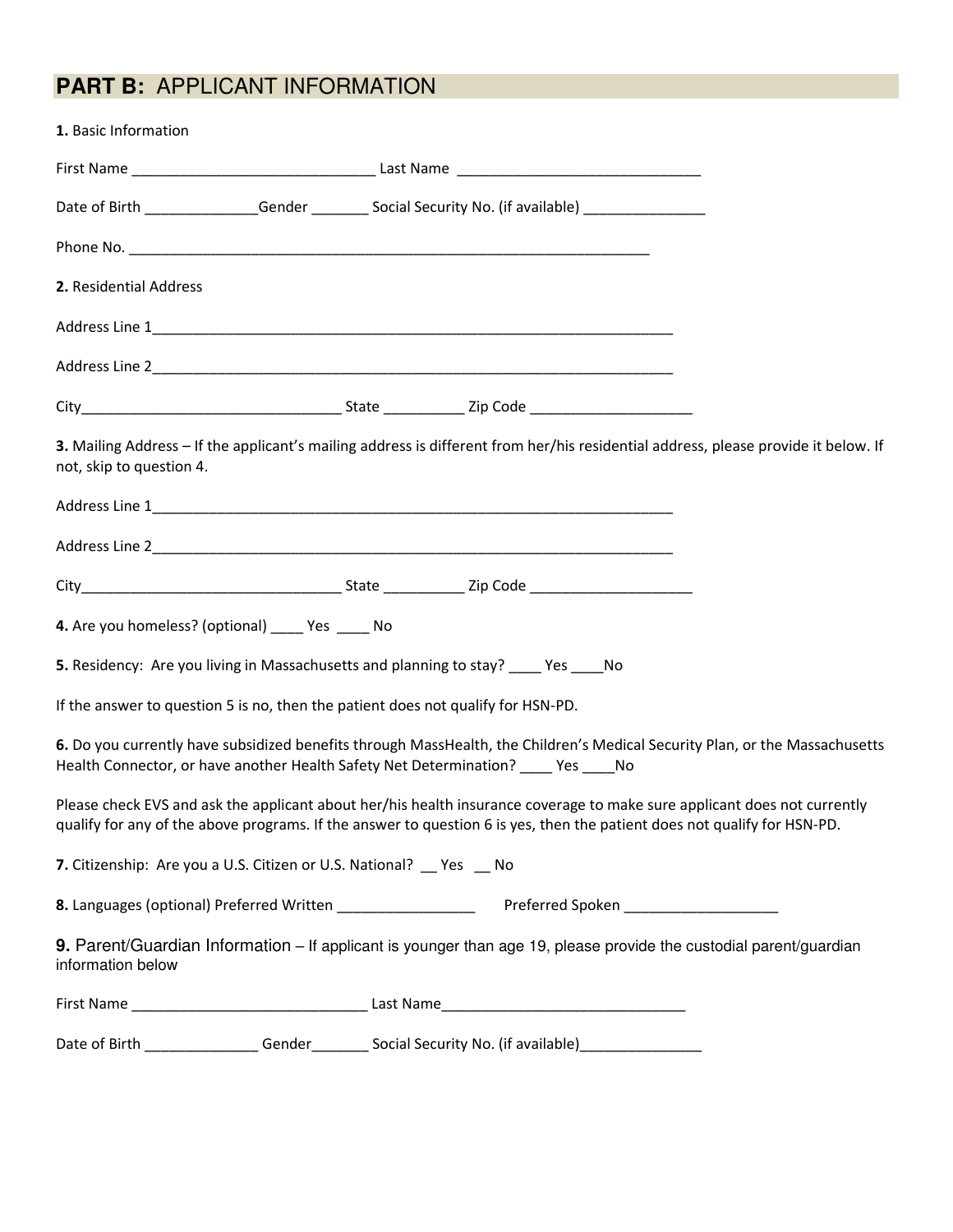# **PART C:** DETERMINE HOUSEHOLD SIZE AND INCOME

**10.** Household Size and Income

a) How many people are in your household (including yourself)?

This should include:

- $\circ$  Parents (natural, step, or adoptive) who live together with a child younger than age 19, including parents who are mutually responsible for one or more children who live with them.
- $\circ$  Caretaker Relatives: Any adult who is the primary caregiver for a child and is related to the child by blood, adoption, or marriage and lives in the same home as that child. Neither parent may be living in the home.
- o Children younger than age 19, including those who are absent from home to attend school.
- o Siblings younger than age 19, including any of their children who live together, even if no adult is present.
- o Any unborn children of any countable family member.
- **b)** What is your household's total gross monthly income? \_\_\$\_\_\_\_\_\_\_\_\_\_\_\_\_\_\_\_\_\_\_\_ This should include:
	- Earned Income: All income from employment for all family members.
	- Non-Working Income: All income received from retirement, social security, or other income that is not from a job (**do not** count TAFDC, EAEDC, SSI income).
	- Net Rental Income: Total amount of gross rental income received less any deductions.

### **PART D:** HSN PRESUMPTIVE DETERMINATION

**Use the applicant's household size and gross monthly income from questions 10a and 10b, and determine the applicant's FPL using the chart below.** 

| 2021 MassHealth Federal Poverty Levels |                                                                                                                                |                                                                                                                                |  |  |  |
|----------------------------------------|--------------------------------------------------------------------------------------------------------------------------------|--------------------------------------------------------------------------------------------------------------------------------|--|--|--|
| <b>Household Size</b>                  | <b>Household is less or</b><br>equal to 150% Federal<br><b>Poverty Level if</b><br>monthly income is<br>less than or equal to: | <b>Household is less or</b><br>equal to 300% Federal<br><b>Poverty Level if</b><br>monthly income is<br>less than or equal to: |  |  |  |
| 1                                      | \$1,610                                                                                                                        | \$3,220                                                                                                                        |  |  |  |
| 2                                      | \$2,178                                                                                                                        | \$4,355                                                                                                                        |  |  |  |
| 3                                      | \$2,745                                                                                                                        | \$5,490                                                                                                                        |  |  |  |
| 4                                      | \$3,313                                                                                                                        | \$6,625                                                                                                                        |  |  |  |
| 5                                      | \$3,880                                                                                                                        | \$7,760                                                                                                                        |  |  |  |
| 6                                      | \$4,448                                                                                                                        | \$8,895                                                                                                                        |  |  |  |
| 7                                      | \$5,015                                                                                                                        | \$10,030                                                                                                                       |  |  |  |
| 8                                      | \$5,583                                                                                                                        | \$11,165                                                                                                                       |  |  |  |
| For each additional<br>person add      | \$568                                                                                                                          | \$1,135                                                                                                                        |  |  |  |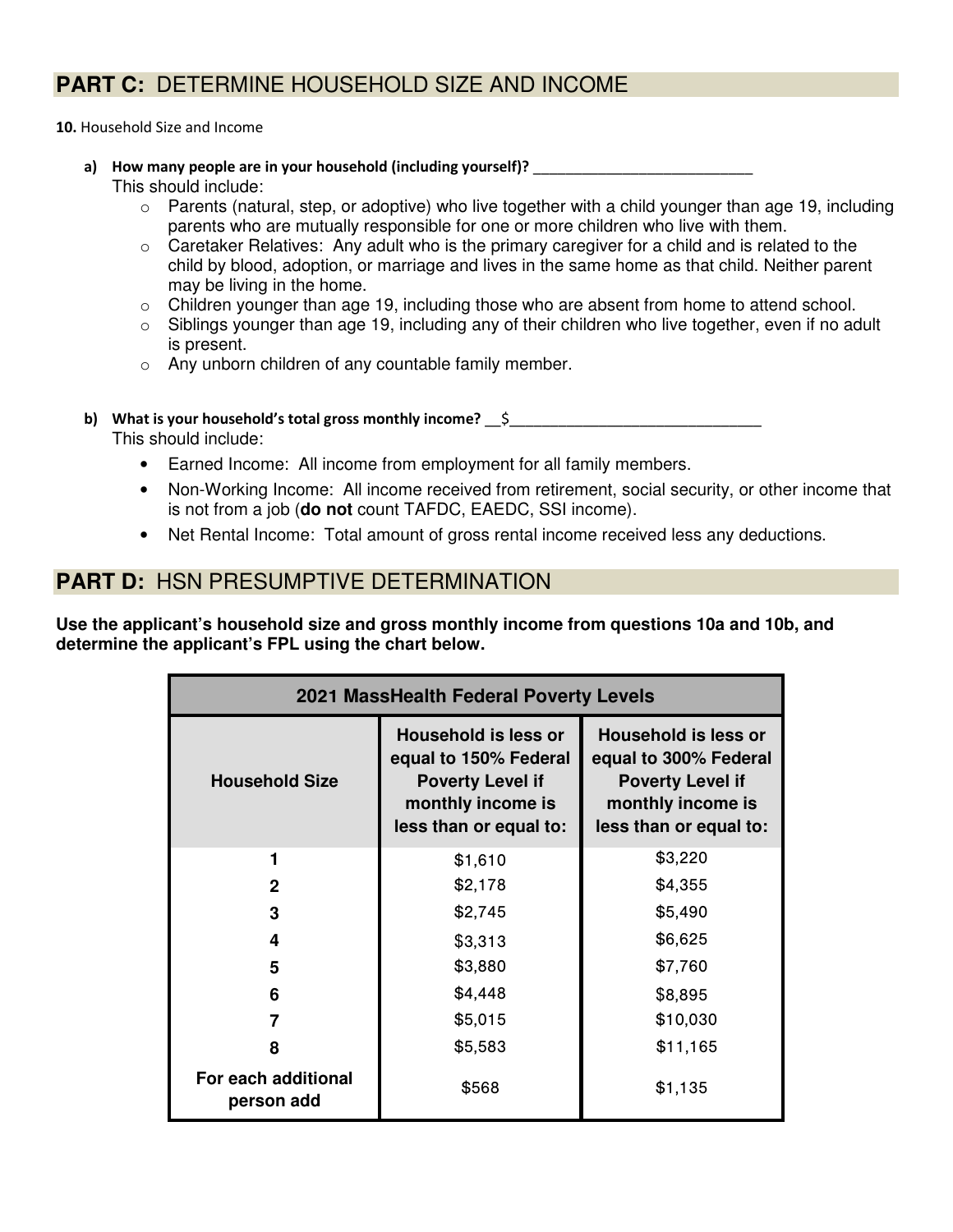**Based on the information supplied by the applicant, the Facility Representative named on page 1 has determined that the applicant can receive Temporary Health Safety Net through a Presumptive Determination (HSN-PD) because (check the applicable FPL below)** 

Based on Applicant's Household Size, the Income is less than or equal to 150% of FPL

\_\_ Based on Applicant's Household Size, the Income is more than 150% FPL but less than or equal to 300% of FPL